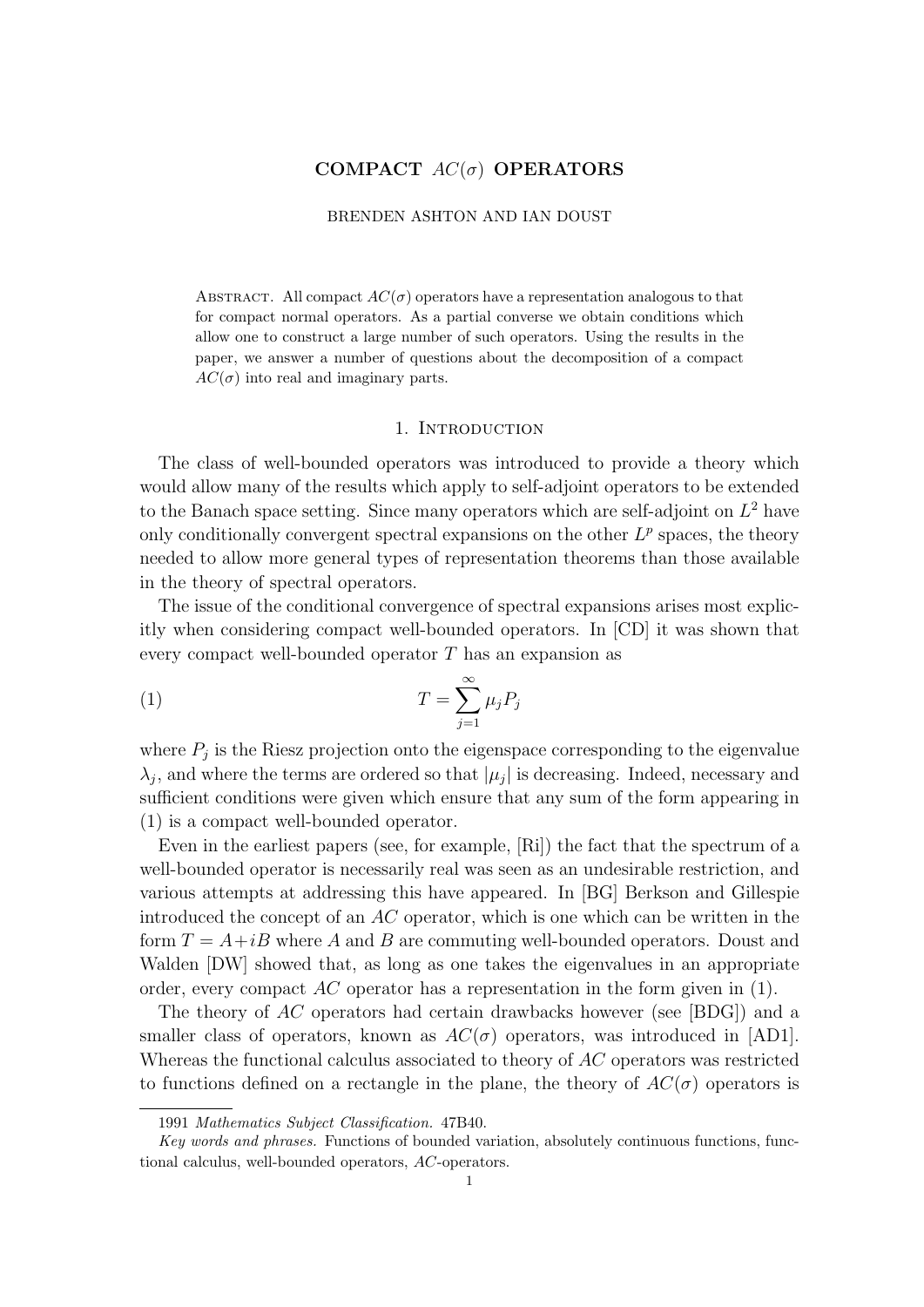based on functions of bounded variation which are defined on an arbitrary nonempty compact subset  $\sigma \subseteq \mathbb{C}$ .

The results of [DW] clearly also apply to compact  $AC(\sigma)$  operators, but even in the case of AC operators, there has not been a characterization of the compact operators in terms of properties of the eigenvalues and the corresponding projections. One of the main applications of the characterization result in [CD] has been to enable the construction of well-bounded operators with specific properties. See, for example, [CD, DG, DL]. The main aim of this paper, then, is to prove Theorem 5.1 which gives sufficient conditions to ensure that an operator of the form (1) is a compact  $AC(\sigma)$  operator. To prove this theorem one has to show that (under the hypotheses of the theorem) one may sensibly define  $f(T)$  for  $f \in AC(\sigma)$ , with a norm bound  $||f(T)|| \leq K ||f||_{BV(\sigma)}$ . A significant challenge in working with  $AC(\sigma)$  operators is begin able to calculate  $||f||_{BV(\sigma)}$  for  $f \in AC(\sigma)$ . In Section 4 we shall show that for certain sets  $\sigma$ , the  $AC(\sigma)$  norm is equivalent to a norm which is much easier to calculate. Although we will not need the full force of this result to prove Theorem 5.1, we feel that this equivalence is of independent interest.

In Section 6 we show that there are compact  $AC(\sigma)$  operators which are not of the form constructed in Theorem 5.1. The final section includes a discussion of the properties of the splitting of an  $AC(\sigma)$  operator T into real and imaginary parts  $T = A + iB$ . There are many open questions regarding these splittings. In the case that  $T$  is compact however, it is possible to resolve these questions. In obtaining these results we prove a new result about rearrangements of the sum representation of a compact well-bounded operator (Corollary 7.2) which may also be of independent interest.

### 2. Preliminaries

Throughout this paper let  $\sigma \subset \mathbb{C}$  be compact and non-empty. For a Banach space X we shall denote the bounded linear operators on X by  $B(X)$  and the bounded linear projections on X by  $\text{Proj}(X)$ . Summations over empty sets of indices should always be interpreted as having value zero.

The Banach algebra of functions of bounded variation on  $\sigma$ , denoted  $BV(\sigma)$ , was defined in [AD1]. The norm in this space is given by an expression of the form

(2) 
$$
||f||_{BV(\sigma)} = \sup_{\gamma} \text{cvar}(f, \gamma) \rho(\gamma).
$$

In (2) the supremum is taken over all piecewise linear curves  $\gamma : [0,1] \to \mathbb{C}$  in the place. The term  $\text{cvar}(f, \gamma)$  measures the variation of f as one travels along the curve  $\gamma$ , and  $\rho(\gamma)^{-1}$  measures how 'sinuous' the curve  $\gamma$  is. More precisely, the variation factor  $\text{vf}(\gamma) \equiv \rho(\gamma)^{-1}$  is defined as the maximum number of entry points of the curve  $\gamma$  on any line in the plane. (Heuristically one should think of this as the maximum number of times any line intersects  $\gamma$ .) We refer the reader to [AD1] for the full definitions. The affine invariance of the  $BV$  norm will be used repeatedly (with little comment) to pass between estimates for functions on  $\mathbb R$  to those for functions defined on other lines.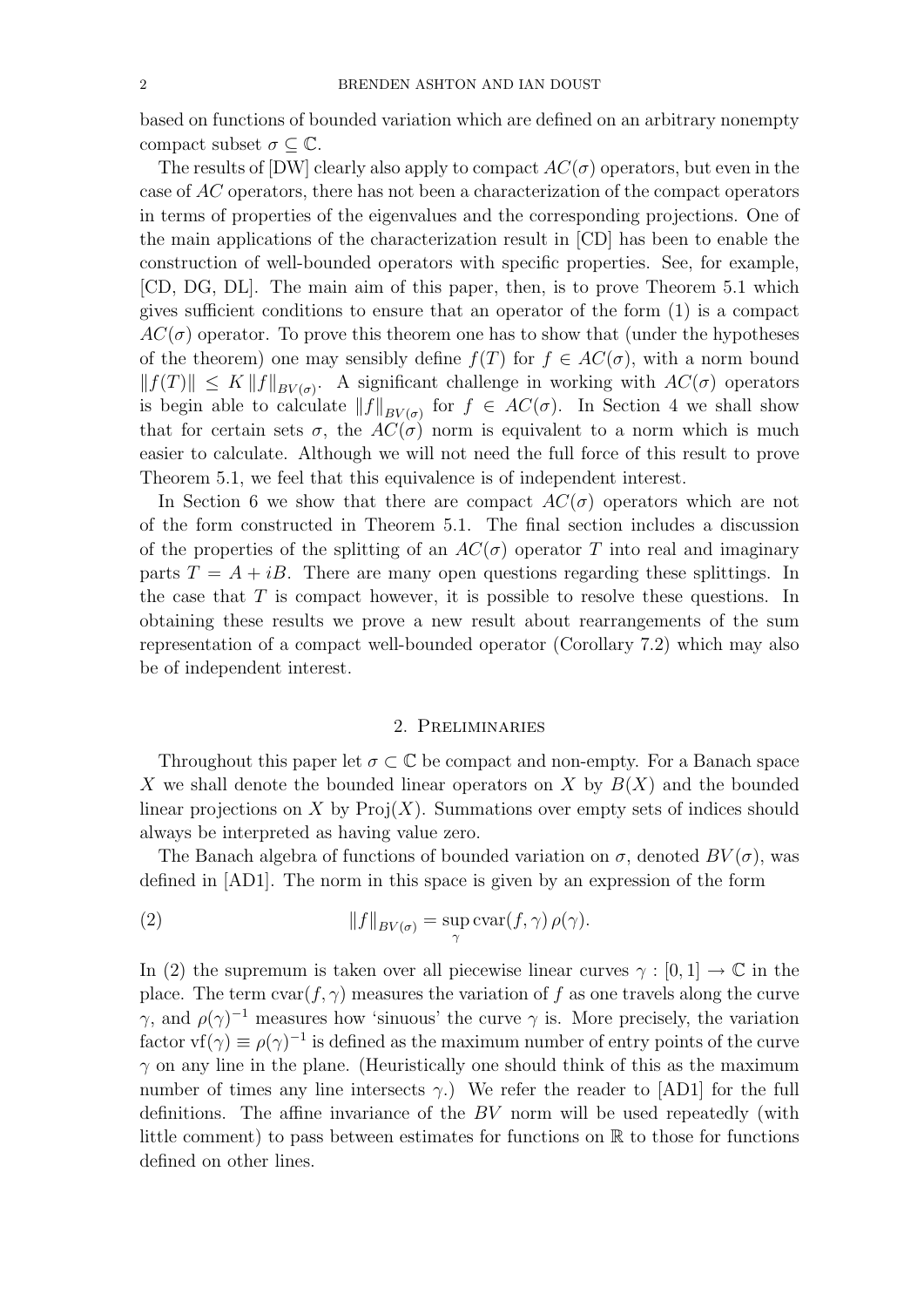The closure of the polynomials in z and  $\overline{z}$  is the subalgebra  $AC(\sigma)$  of absolutely continuous functions on  $\sigma$ . An operator  $T \in B(X)$  which admits an  $AC(\sigma)$  functional calculus is said to be an  $AC(\sigma)$  operator. This class includes all well-bounded operators, as well as every normal operator on a Hilbert space H.

**Theorem 2.1.** Suppose that  $T \in B(X)$  is a compact  $AC(\sigma)$  operator. Then

- (1) T is an AC operator (in the sense of Berkson and Gillespie  $[BG]$ );
- (2) there exist unique commuting well-bounded operators  $A, B \in B(X)$  such that  $T = A + iB;$
- (3) A and B are compact.

Proof. Statement (1) is Theorem 5.3 of [AD1]. Statements (2) and (3) therefore follow from [DW, Theorem 6.1].

For a complex number  $\mu = x + iy$  with  $x, y \in \mathbb{R}$ , let  $|\mu|_{\infty} = \max\{x, y\}$ . We shall now define an order  $\prec$  on  $\mathbb C$  by setting  $\mu_1 \prec \mu_2$  if

- (i)  $|\mu_1|_{\infty} > |\mu_2|_{\infty}$ , or,
- (ii) if  $|\mu_1|_{\infty} = |\mu_2|_{\infty} = \alpha$  and  $\mu_2$  lies on the that part of the square  $|z|_{\infty} = \alpha$ between  $-\alpha + i\alpha$  and  $\mu_1$  going from in a clockwise direction.

Theorem 2.1 has as an immediate corollary that compact  $AC(\sigma)$  operators have a spectral diagonalization analogous to that for compact normal operators, but where the sum in the representation might only converge conditionally.

**Corollary 2.2.** [DW, Theorem 4.5] Suppose that T is a compact  $AC(\sigma)$  operator with spectrum  $\{0\} \cup \{\mu_j\}_{j=1}^{\infty}$  and that  $\{\mu_j\}$  is ordered by  $\prec$ . Then there exists a uniformly bounded sequence of disjoint projections  $P_i \in B(X)$  such that

$$
T = \sum_{j=1}^{\infty} \mu_j P_j,
$$

where the sum converges in the norm topology of  $B(X)$ .

This includes, for example, the fact that the range of the Riesz projection associated with a nonzero eigenvalue  $\mu$  is exactly the corresponding eigenspace. We refer the reader to [DW] for a fuller discussion of properties of compact AC operators.

3. APPROXIMATION IN  $AC(\sigma)$ 

An important step in proving Corollary 2.2 is that the identity function  $\lambda(z) = z$ can be approximated in BV norm by functions whose support intersects  $\sigma(T)$  at only a finite number of points. It follows from the results in [AD1] and [AD2] that this is still true if one uses the  $BV(\sigma)$  norm. We provide here a more direct proof, the results of which we will use later.

Let  $\sigma$  be a nonempty compact subset of C. Given  $r > 0$  and  $\epsilon > 0$ , define  $g_{r,\epsilon} : \sigma \to \mathbb{C}$  by

$$
g_{r,\epsilon}(z) = \begin{cases} 0, & \text{if } |z|_{\infty} \le r, \\ (|z|_{\infty} - r)/\epsilon, & \text{if } r < |z|_{\infty} \le r + \epsilon, \\ 1, & \text{if } |z|_{\infty} > r + \epsilon. \end{cases}
$$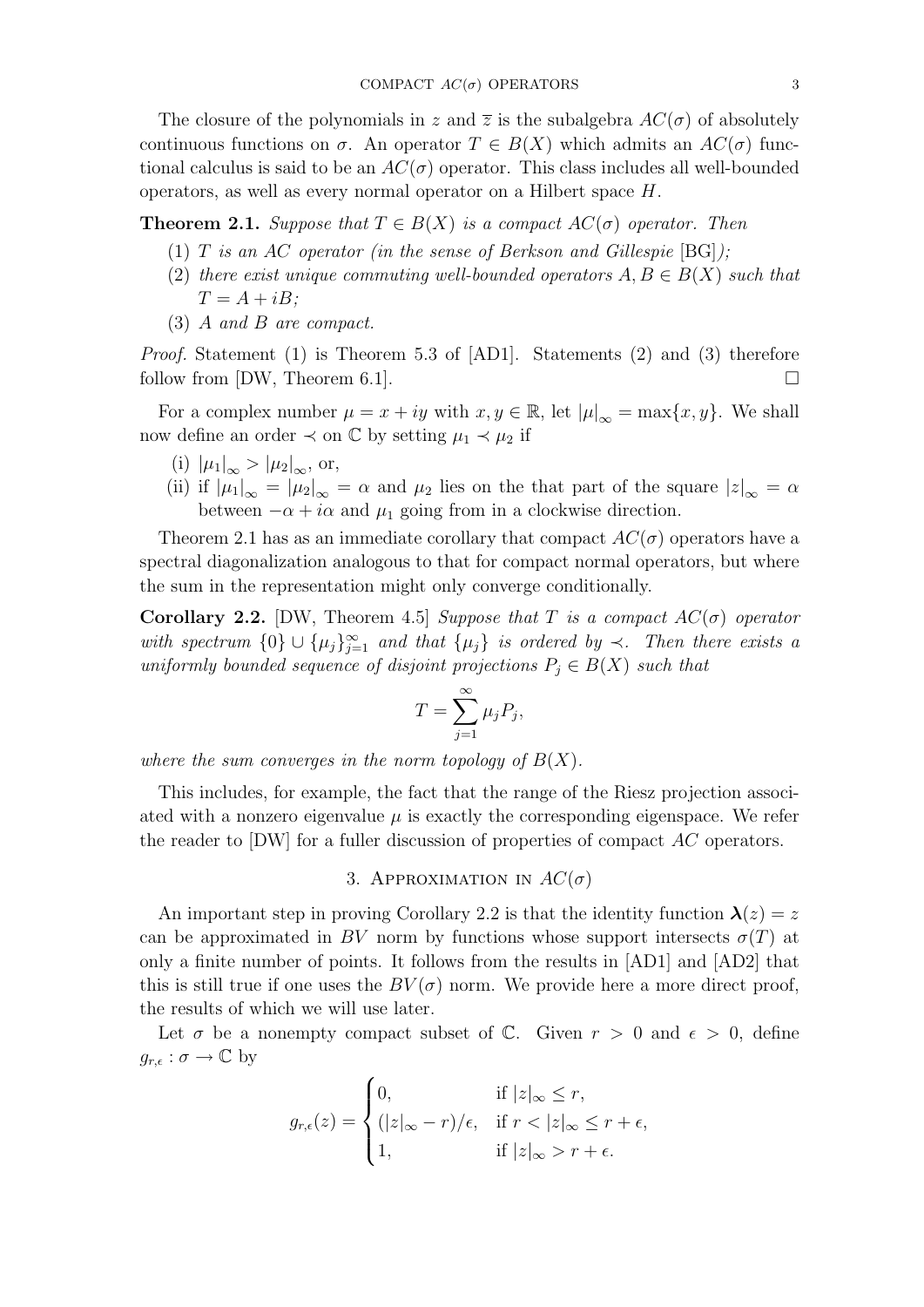**Lemma 3.1.** For all  $r > 0$  and  $\epsilon > 0$ ,  $g_{r,\epsilon} \in AC(\sigma)$  and  $||g_{r,\epsilon}||_{BV(\sigma)} \leq 6$ .

Proof. Let  $\sigma_R = \text{Re}(\sigma) = \{x : x + iy \in \sigma\}$  and let  $\sigma_I = \text{Im}(\sigma) = \{y : x + iy \in \sigma\}.$ Define  $u : \sigma_R \to \mathbb{C}$  and  $v : \sigma_I \to \mathbb{C}$  by  $u(x) = g_{r,\epsilon}(x)$  and  $v(y) = g_{r,\epsilon}(iy)$ . Clearly  $u \in AC(\sigma_R)$  with  $||u||_{BV(\sigma_R)} \leq 3$  (and similarly for v). Let  $\hat{u}(x + iy) = u(x)$ , and  $\hat{v}(x + iy) = v(y)$ . By [AD1, Proposition 4.4],  $\hat{u}, \hat{v} \in AC(\sigma)$  with  $\|\hat{u}\|_{BV(\sigma)} \leq 3$ and  $\|\hat{v}\|_{BV(\sigma)} \leq 3$ . Now it is easy to check that  $g_{r,\epsilon} = \hat{u} \wedge \hat{v}$ , and hence, by [AD3, Proposition 2.10],  $g_{r,\epsilon} \in AC(\sigma)$  and  $||g_{r,\epsilon}||_{BV(\sigma)} \leq 6$ .

Let 
$$
\boldsymbol{x}(z) = \text{Re}(z)
$$
 and let  $\boldsymbol{y}(z) = \text{Im}(z)$ , so that  $\boldsymbol{\lambda} = \boldsymbol{x} + i\boldsymbol{y}$ .

**Lemma 3.2.** Suppose that  $\{r_n\}$  and  $\{\epsilon_n\}$  are sequences of positive numbers which converge to 0. For  $n = 1, 2, \ldots$ , let  $g_n = g_{r_n, \epsilon_n}$ , let  $x_n = g_n x$  and let  $y_n = g_n y$ . Then  $x_n \to x$  and  $y_n \to y$  in  $AC(\sigma)$ . Consequently  $g_n \lambda_n \to \lambda$  in  $AC(\sigma)$ .

*Proof.* It suffices to show that  $x_n \to x$ . Now  $x_n - x = (1 - g_n)x = (1 - g_n)\tilde{x}_n$ where

$$
\tilde{x}_n(z) = \begin{cases} \text{Re}(z), & \text{if } |\text{Re}(z)| \le r_n + \epsilon_n, \\ 0 & \text{if } |\text{Re}(z)| > r_n + \epsilon_n. \end{cases}
$$

Now  $\|\tilde{x}_n\|_{BV(\sigma)} \leq 5(r_n + \epsilon_n)$  and so

$$
\|\boldsymbol{x}_n-\boldsymbol{x}\|_{BV(\sigma)} \leq \|1-g_n\|_{BV(\sigma)} \|\tilde{x}_n\|_{BV(\sigma)} \leq 30(r_n+\epsilon_n) \to 0
$$

as  $n \to \infty$ .

**Remark 3.3.** It is clear that one could replace  $g_n$  in the above proof with many other families of 'cut-off' functions. In the proof of [DW, Theorem 4.5], for example, the cut-off functions are based on L-shaped regions rather than squares.

#### 4. NORM ESTIMATES IN  $AC(\sigma)$

In order to show that an operator T admits an  $AC(\sigma)$  functional calculus, one often needs to find estimates for both  $|| f(T) ||$  and  $|| f ||_{BV(\sigma)}$ . This can be difficult, even for quite simple functions.

If  $\sigma$  lies inside the union of a finite number of lines through the origin, then we shall show that it is possible to decompose  $f \in AC(\sigma)$  into a sum of simpler functions in a way that allows good estimation of the norms. The main issue is the following. Suppose that supp $f \subseteq \sigma_0 \subseteq \sigma$  for some compact set  $\sigma_0$ . One always has that  $||f|\sigma_0||_{BV(\sigma_0)} \leq ||f||_{BV(\sigma)}$ . The challenge is to prove an estimate of the form  $||f||_{BV(\sigma)} \leq C ||f| \sigma_0||_{BV(\sigma_0)}$ . Even if  $\sigma \subseteq \mathbb{R}$  such an estimate need not exist, so any results need to rely on geometric properties of  $\sigma_0$  and  $\sigma$ .

We begin with a technical lemma. As in [AD1], given points  $z_1, z_2, \ldots, z_k \in \mathbb{C}$ , let  $\Pi(z_1, z_2, \ldots, z_k)$  denote the piecewise linear path with these points as vertices.

**Lemma 4.1.** Suppose that  $k \geq 2$  and that  $S = z_1, z_2, \ldots, z_k$  is a list of complex numbers such that no two consecutive numbers lie in the complement of the real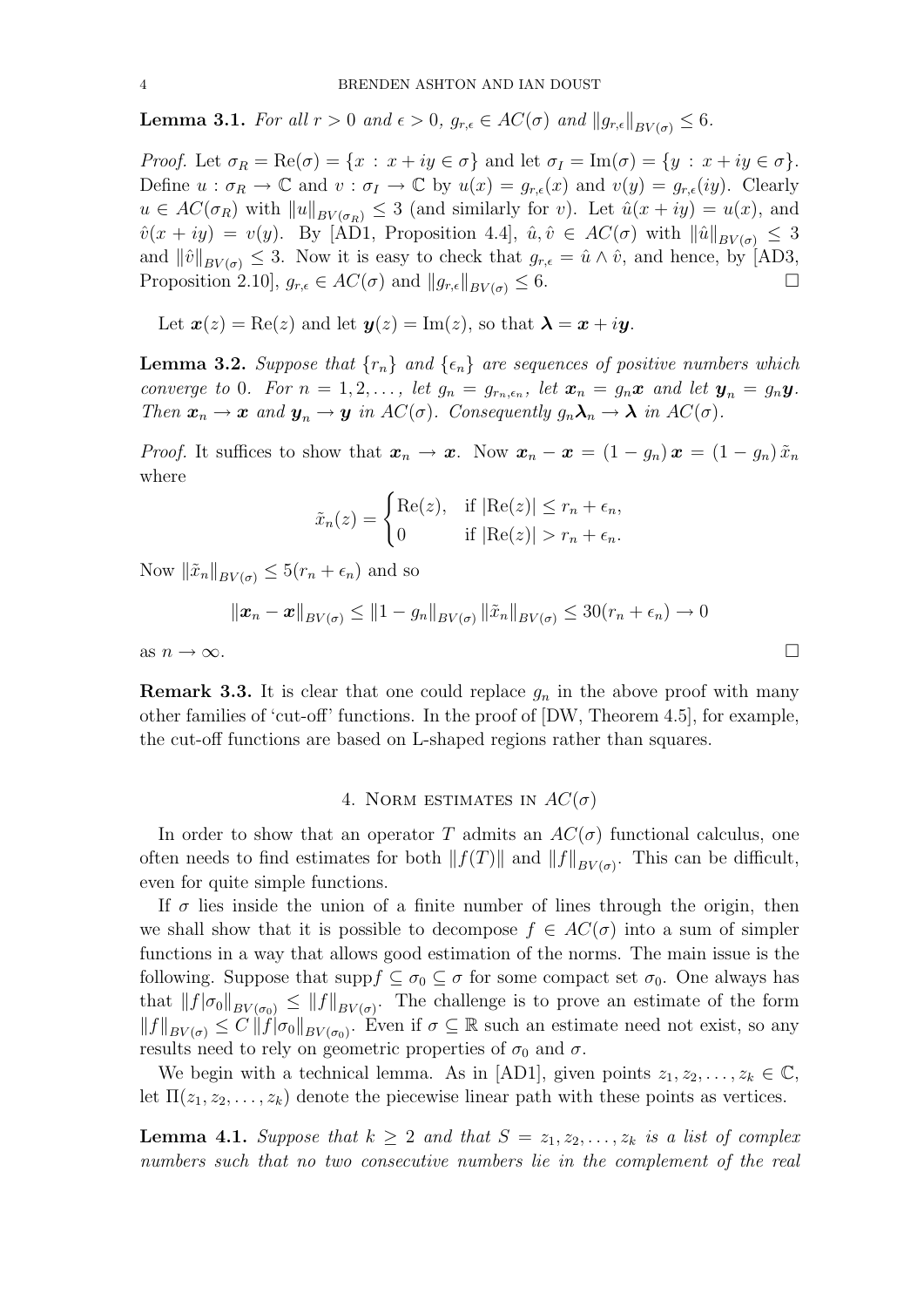axis. Let

$$
J_1 = \{ j : z_j, z_{j+1} \in \mathbb{R} \},
$$
  
\n
$$
J_2 = \{ j : z_j \in \mathbb{R}, z_{j+1} \notin \mathbb{R} \},
$$
  
\n
$$
J_3 = \{ j : z_j \notin \mathbb{R}, z_{j+1} \in \mathbb{R} \}
$$

have cardinalities  $k_1, k_2$  and  $k_3$  respectively. Let  $\gamma_S = \Pi(z_1, z_2, \ldots, z_k)$ . Then

 $(k_2 + k_3)\rho(\gamma_S) < 2.$ 

*Proof.* The conditions on S imply that  $|k_2 - k_3| \leq 1$ . The bound claimed obviously holds if  $k_2 = k_3 = 0$ , so we shall assume that at least one of these values is nonzero.

Suppose first that  $k_2 \leq k_3$ . If  $j \in J_3$ , then  $z_{j+1}$  is an entry point of  $\gamma_S$  on the real axis. Thus  $\rho(\gamma_S) \leq 1/k_3$  and so  $(k_2 + k_3)\rho(\gamma_S) \leq 2k_3/k_3 = 2$ .

If, on the other hand,  $k_2 = k_3 + 1$ , then the smallest element of  $J_2$  is less than the smallest element of  $J_3$ . Thus, in addition to the entry points associated with the elements of  $J_3$  (as in the previous paragraph),  $\gamma_S$  must have an earlier entry point on the real line. Thus  $\rho(\gamma_S) \le 1/(k+1)$ , and so  $(k_2 + k + 3)\rho(S) \le (2k_3 + 1)/(k_3 + 1) \le$ 2.

In general, if  $\sigma_0 \subseteq \sigma$ , then  $||f|\sigma_0||_{BV(\sigma_0)} \leq ||f||_{BV(\sigma)}$ , but no reverse inequality is available, even if supp $f \subseteq \sigma_0$ . Such an inequality does hold however if  $\sigma_0$  is a line inside  $\sigma$ .

Suppose then that  $\sigma$  is a compact subset of  $\mathbb C$  and that  $\sigma_0 = \sigma \cap \mathbb R \neq \emptyset$ .

**Lemma 4.2.** Suppose that  $f \in BV(\sigma)$  and that supp $f \subseteq \sigma_0$ . Then

$$
||f||_{BV(\sigma)} \leq 3\Big\{ ||f||_{\infty} + \text{var}(f, \sigma_0) \Big\} = 3 ||f|\sigma_0||_{BV(\sigma_0)}.
$$

*Proof.* For an ordered finite subset  $S = \{z_1, \ldots, z_k\}$  of  $\sigma$  (allowing repetitions), let  $\gamma_S = \Pi(z_1, \ldots, z_k)$ . Lemma 3.5 of [AD1] shows that

$$
\text{var}(f, \sigma) = \sup_{S} \text{cvar}(f, \gamma_S) \rho(\gamma_S)
$$

where the supremum is taken over all such finite subsets. Indeed, by adding extra points as necessary, one sees that

$$
\text{var}(f,\sigma) = \sup_{S} \left( \rho(\gamma_S) \sum_{j=1}^{k-1} |f(z_j) - f(z_{j+1})| \right).
$$

Fix such a subset S, and let  $v(f, S) = \sum_{j=1}^{k-1} |f(z_j) - f(z_{j+1})|$ . Clearly  $v(f, S)$  is unchanged if we omit any consecutive elements of S which are both in  $\sigma \setminus \sigma_0$ . Note that omitting points never decreases the value of  $\rho(\gamma_S)$ , so we shall assume that no two consecutive elements of S are both in  $\sigma \setminus \sigma_0$ . We may also assume that  $S \cap \mathbb{R} \neq \emptyset$ (or else  $v(f, S) = 0$ ).

Partition  $J = \{1, 2, \ldots, k-1\}$  into sets  $J_1, J_2, J_3$  as in Lemma 4.1. Clearly then

$$
\sum_{j=1}^{k-1} |f(z_j) - f(z_{j+1})| = \sum_{i=1}^{3} \sum_{j \in J_i} |f(z_j) - f(z_{j+1})|.
$$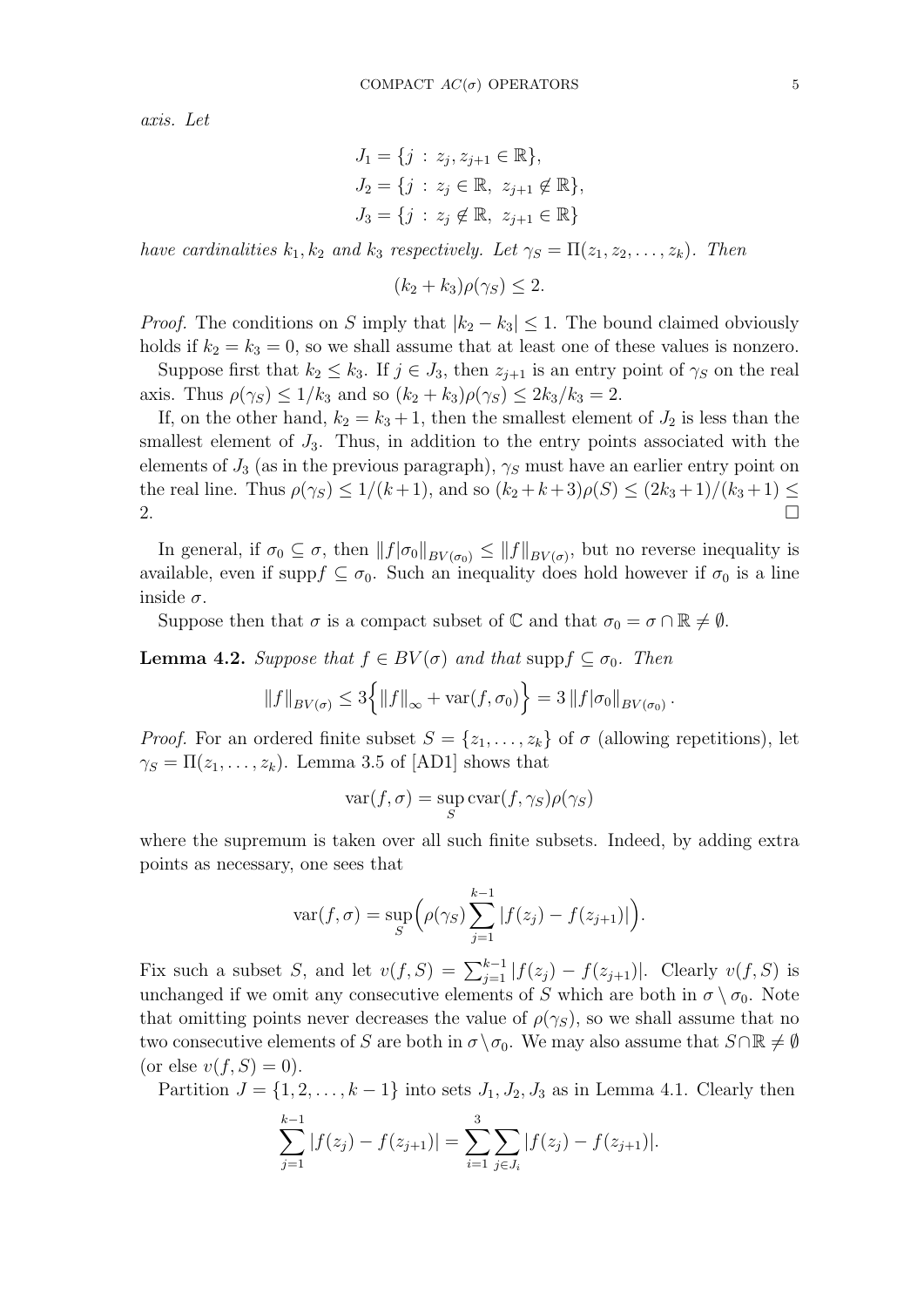Let  $S_0 = \{w_1, \ldots, w_{k_0}\}\$ be the sublist of S containing the elements that lie on the real axis, and let  $\gamma_{S_0}$  denote the corresponding piecewise linear curve. As noted above,  $\rho(\gamma_S) \leq \rho(\gamma_{S_0})$ . Thus, using [AD1, Proposition 3.6],

$$
\rho(\gamma_S) \sum_{j \in J_1} |f(z_j) - f(z_{j+1})| \le \rho(\gamma_{S_0}) \sum_{j=1}^{k_0 - 1} |f(w_j) - f(w_{j+1})| \le \text{var}(f, \sigma_0).
$$

On the other hand, if  $j \in J_2 \cup J_3$ , then  $|f(z_j) - f(z_{j+1})| \leq ||f||_{\infty}$  and so, by Lemma 4.1,

$$
\rho(\gamma_S) \sum_{j \in J_2 \cup J_3} |f(z_j) - f(z_{j+1})| \le (k_2 + k_3) \|f\|_{\infty} \rho(\gamma_S) \le 2 \|f\|_{\infty}.
$$

Thus

$$
\text{var}(f,\sigma) \le \text{var}(f,\sigma_0) + 2 \left\| f \right\|_{\infty}
$$

and hence

$$
||f||_{BV(\sigma)} \leq 3 ||f||_{\infty} + \text{var}(f, \sigma_0).
$$

 $\Box$ 

Note that the factor 3 in the above inequality is sharp. If  $\sigma = \{i, 0, -i\}$  and  $f = \chi_{\{0\}}$  then  $||f||_{BV(\sigma)} = 3$ , and var $(f, \{0\}) = 0$ .

For  $0 \le \theta < 2\pi$ , let  $R_{\theta}$  denote the ray  $\{r \cos \theta, r \sin \theta\} : r \ge 0\}$ . We shall say that  $\sigma \subseteq \mathbb{C}$  is a *spoke set* if it is a subset of a finite union of such rays.

Suppose then that  $\sigma$  is a nonempty compact spoke set with  $\sigma \subseteq \bigcup_{n=1}^{N} R_{\theta_n}$ . (We shall assume that the angles  $\theta_n$  are distinct.) For  $n = 1, ..., N$ , let  $\sigma_n = \sigma \cap R_{\theta_n}$ . Given  $f \in BV(\sigma)$ , we shall define  $f_0, f_1, \ldots, f_n \in BV(\sigma)$  by setting  $f_0(z) = f(0)$ and, for  $1 \leq n \leq N$ ,

$$
f_n(z) = \begin{cases} f(z) - f(0), & \text{if } z \in R_{\theta_n}, \\ 0, & \text{otherwise.} \end{cases}
$$

Then  $f = \sum_{n=0}^{N} f_n$ . Also, if  $f \in AC(\sigma)$ , then a short limiting argument can be used to show that each  $f_n$  is also in  $AC(\sigma)$ . Define the spoke norm

$$
\| f \|_{Sp} = |f(0)| + \sum_{n=1}^N \| f_n | \sigma_n \|_{BV(\sigma_n)}.
$$

Since  $\sigma_n$  is lies in a line, the affine invariance of these norms and [AD1, Proposition 3.6] means that calculating  $||f_n|\sigma_n||_{BV(\sigma_n)}$  is relatively easy, since this just requires an estimation of the usual variation of f along the line. Thus  $|| f ||_{Sp}$  is much easier to calculate than  $||f||_{BV(\sigma)}$ .

The following result shows that  $|| \cdot ||_{S_p}$  and  $|| \cdot ||_{BV(\sigma)}$  are equivalent. Although we do not need the full strength of this result in the next section, it does provide a useful tool in working with sets of this sort.

**Proposition 4.3.** Suppose that  $\sigma$  is a nonempty compact spoke set. Then for all  $f \in BV(\sigma)$ 

$$
\frac{1}{2N+1} \parallel f \parallel_{Sp} \leq ||f||_{BV(\sigma)} \leq 3 \parallel f \parallel_{Sp}.
$$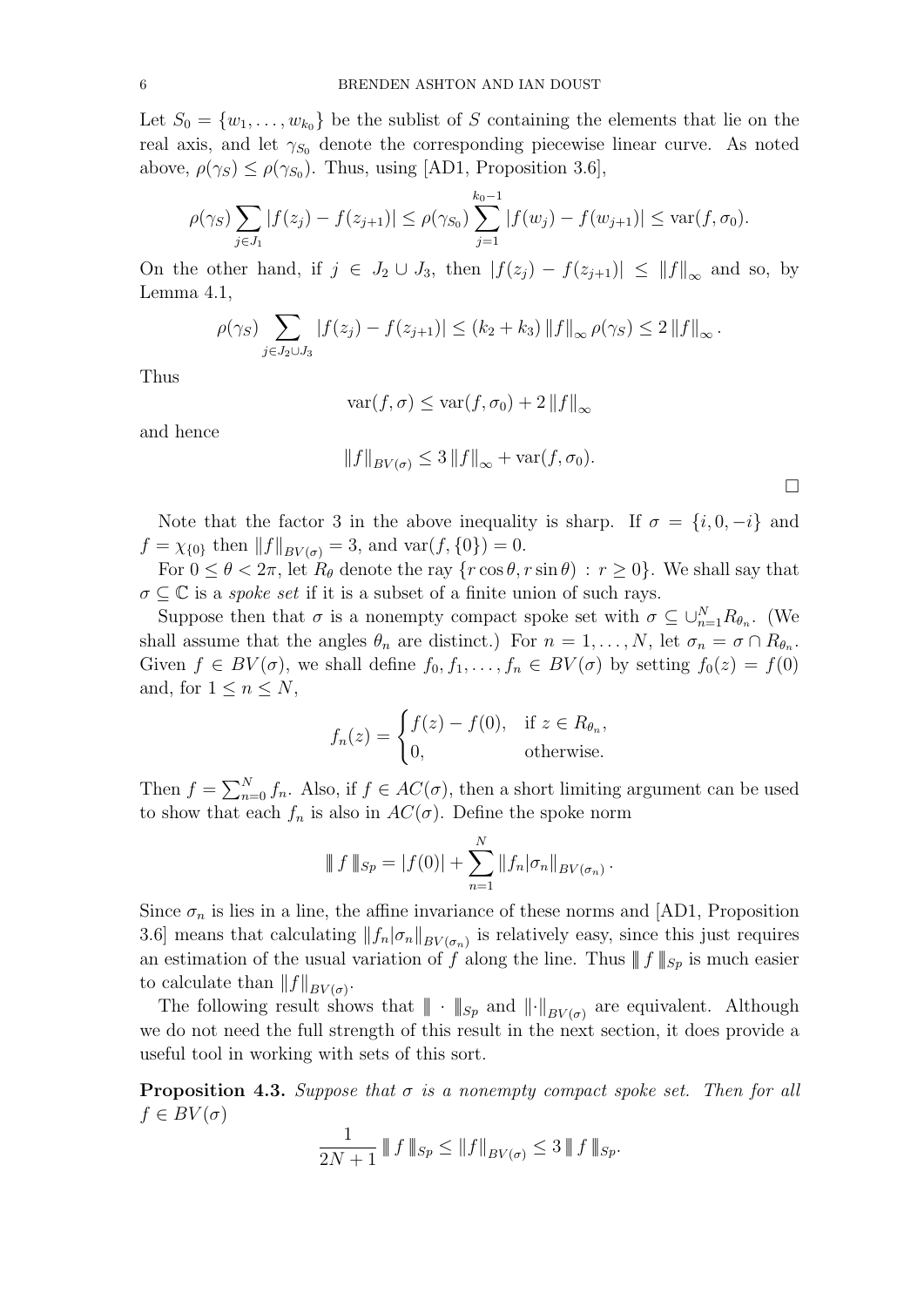*Proof.* Suppose that  $1 \leq n \leq N$ . Then

$$
||f_n||_{BV(\sigma_n)} = \sup_{\sigma_n} |f - f_0| + \text{var}(f - f_0, \sigma_n)
$$
  
\n
$$
\leq 2 ||f||_{\infty} + \text{var}(f, \sigma_n)
$$
  
\n
$$
\leq 2 ||f||_{BV(\sigma)}.
$$

The left hand inequality then follows from the triangle inequality. On the other hand, Lemma 4.2 (and affine invariance) shows that

$$
||f||_{BV(\sigma)} \le |f(0)| + \sum_{n=1}^{n} ||f_n||_{BV(\sigma)} \le |f(0)| + 3 \sum_{n=1}^{n} ||f_n||_{BV(\sigma_n)} \le 3 ||f||_{Sp}.
$$

Let  $bv_0$  denote the Banach space of sequences of bounded variation and limit 0. The following lemma is elementary.

**Lemma 4.4.** Suppose that  ${Q_j}_{j=0}^{\infty}$  is a uniformly bounded increasing family of projections on X. That is,  $Q_iQ_j = Q_jQ_i = Q_i$  whenever  $i \leq j$  and  $\sup_j ||Q_j|| \leq K$ . Suppose that  $\{\mu_j\}_{j=1}^{\infty} \in bv_0$ . Then

$$
(1) \left\| \sum_{j=n}^{m} \mu_j (Q_j - Q_{j-1}) \right\| \le K \left( |\mu_n| + |\mu_m| + \sum_{j=n}^{m-1} |\mu_j - \mu_{j+1}| \right).
$$
  

$$
(2) \sum_{j=1}^{\infty} \mu_j (Q_j - Q_{j-1})
$$
 converges in norm.

# 5. CONSTRUCTING COMPACT  $AC(\sigma)$  OPERATORS

In [CD3], Cheng and Doust showed that certain combinations of disjoint projections of the form  $\sum \lambda_i E_i$  always converge and define compact real  $AC(\sigma)$  operators. In this section we shall provide some sufficient conditions for an operator of this form to be a compact  $AC(\sigma)$  operator. Theorem 5.1 below will allow the construction of compact  $AC(\sigma)$  operators which are neither scalar-type spectral, nor real  $AC(\sigma)$ operators, via a given conditional decomposition of the Banach space X.

Suppose that  $N \geq 1$  and that  $\theta_1, \ldots, \theta_n$  are distinct angles. Given

- scalars  $\{\lambda_{n,m} : n = 1, \ldots, N, m = 1, 2, \ldots\} \subset \mathbb{C}$ , and
- projections  $\{E_{n,m} : n = 1, ..., N, m = 1, 2, ...\} \subset B(X)$

consider the following three conditions:

- (H1) For each  $n = 1, ..., N$ ,  $\{\lambda_{n,m}\}_{m=1}^{\infty} \subset R_{\theta_n}$ .
- (H2) For each  $n = 1, \ldots, N$ ,  $|\lambda_{n,1}| > |\lambda_{n,2}| > |\lambda_{n,3}| > \ldots$ , and  $\lambda_{n,m} \to 0$  as  $m \to \infty$ .
- (H3) The operators  $E_{n,m}$  are pairwise disjoint, finite rank projections and there exists a constant K such that, for each  $n = 1, \ldots, N$ , and  $M = 1, 2, \ldots$ ,  $\sum$ M  $\parallel$

$$
\left\|\sum_{m=1} E_{n,m}\right\| \leq K.
$$

The set of indices  $\mathbb{I} = \{(n, m) : n = 1, \ldots, N, m = 1, 2, \ldots\}$  can be ordered by declaring that  $(n, m) \succ (s, t)$  if  $|\lambda_{n,m}| < |\lambda_{s,t}|$ , or if  $|\lambda_{n,m}| = |\lambda_{s,t}|$  and  $\theta_n > \theta_s$ .

Let  $\sigma = \{0\} \cup \{\lambda_{n,m}\}_{(n,m)\in\mathbb{I}},$  so that  $\sigma$  is a spoke set.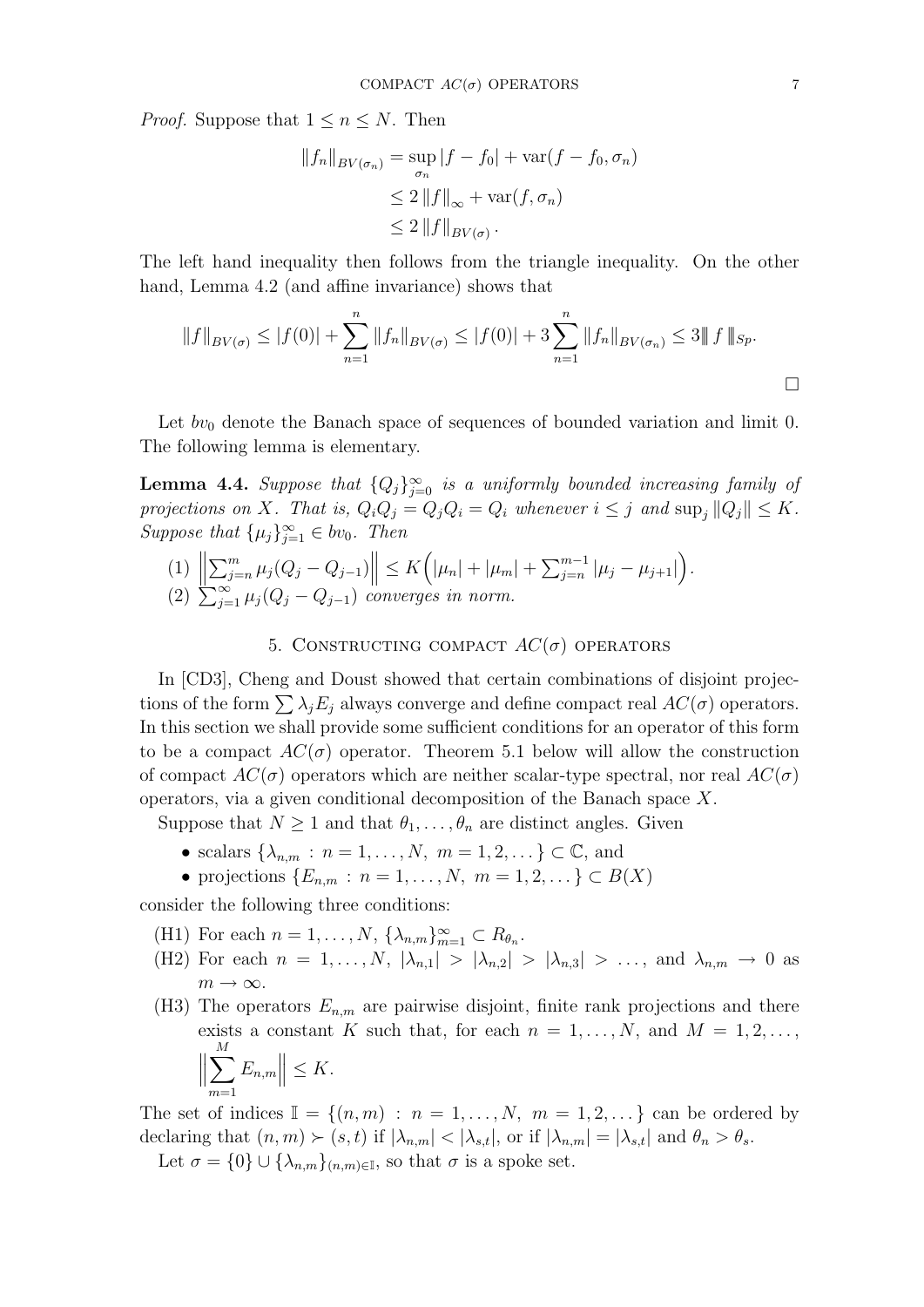**Theorem 5.1.** Suppose that  $\{\lambda_{n,m} : n = 1, \ldots, N, m = 1, 2, \ldots\} \subset \mathbb{C}$  and  $\{E_{n,m} : n = 1, \ldots, N, m = 1, 2, \ldots\}$  $n = 1, ..., N, m = 1, 2, ... \in B(X)$  satisfy (H1), (H2) and (H3). Then

$$
T = \sum_{n,m} \lambda_{n,m} E_{n,m}
$$

converges in operator norm (in the order  $\succ$ ) to a compact  $AC(\sigma)$  operator.

*Proof.* Define  $\Psi: AC(\sigma) \to B(X)$  by

(3) 
$$
\Psi(f) = f(0)I + \sum_{n,m} (f(\lambda_{n,m}) - f(0))E_{n,m}.
$$

The first thing to verify is that  $\Psi$  is well-defined, that is, that the sum on the right-hand side of (3) converges for all  $f \in AC(\sigma)$ .

Suppose then that  $f \in AC(\sigma)$ . Let  $\mu_{n,m} = f(\lambda_{n,m}) - f(0)$ . Fix  $\epsilon > 0$ . As f is continuous at 0, if  $(n_0, m_0)$  is large enough, then

(4) 
$$
|\mu_{n,m}| < \epsilon/4N, \quad \text{for all } (n,m) \ge (n_0, m_0).
$$

As f is absolutely continuous, for every  $n = 1, 2, \ldots, N$ , the variation along  $R_{\theta}$ ,  $var(f|\sigma_n)$ , is finite. Hence, if  $m_0$  is large enough,

(5) 
$$
\sum_{m=s}^{t} |\mu_{n,m} - \mu_{n,m+1}| < \epsilon/2N, \qquad \text{whenever } m_0 \le s \le t.
$$

As N is finite we can choose  $n_0 \in \{1, ..., N\}$  and  $m_0 \geq 1$  such that (4) holds and such that (5) holds for all n at once. Suppose then that  $(n_1, m_1) \succ (n_0, m_0)$ . For each n, let  $I_n$  be the (possibly empty) set  $I_n = \{m : (n_0, m_0) \preceq (n, m) \prec (n_1, m_1)\}.$ If  $I_n \neq \emptyset$ , let  $s_n = \min I_n$  and  $t_n = \max I_n$ . The difference in the partial sums from index  $(n_0, m_0$  to index  $(n_1, m_1)$  is therefore given by

$$
\Delta = \sum_{\substack{n \ n \neq \emptyset}} \sum_{m=s_n}^{t_n} \mu_{n,m} E_{n,m}.
$$

Thus, by the lemma,

$$
\|\Delta\| \leq \sum_{I_n \neq \emptyset} \left\| \sum_{m=s_n}^{t_n} \mu_{n,m} E_{n,m} \right\|
$$
  

$$
\leq \sum_{I_n \neq \emptyset} K \left( |\mu_{n,s_n}| + |\mu_{n,t_n}| + \sum_{m=s_n}^{t_n - 1} |\mu_{n,m} - \mu_{n,m+1}| \right)
$$
  

$$
< K\epsilon
$$

by (4) and (5). It follows that the partial sums are Cauchy and hence the series converges. Note that in particular, this implies that the sum defining  $T = \Psi(\lambda)$ converges. Since each  $E_{n,m}$  is finite rank, T is compact.

It is clear that  $\Psi$  is linear. For  $1 \leq n \leq N$ , let  $\sigma_n = \sigma \cap R_{\theta_n} = \{0\} \cup {\{\lambda_{n,m}\}}_{m=1}^{\infty}$ as in Section 4, and define  $f_0, f_1, \ldots, f_N$  as before Proposition 4.3. Note that, using the affine invariance of  $AC(\sigma)$  and Lemma 3.2 of [CD3],

$$
\|\Psi(f_n)\| \le K \|f_n|\sigma_n\|_{BV(\sigma_n)}, \quad \text{for } 1 \le n \le N.
$$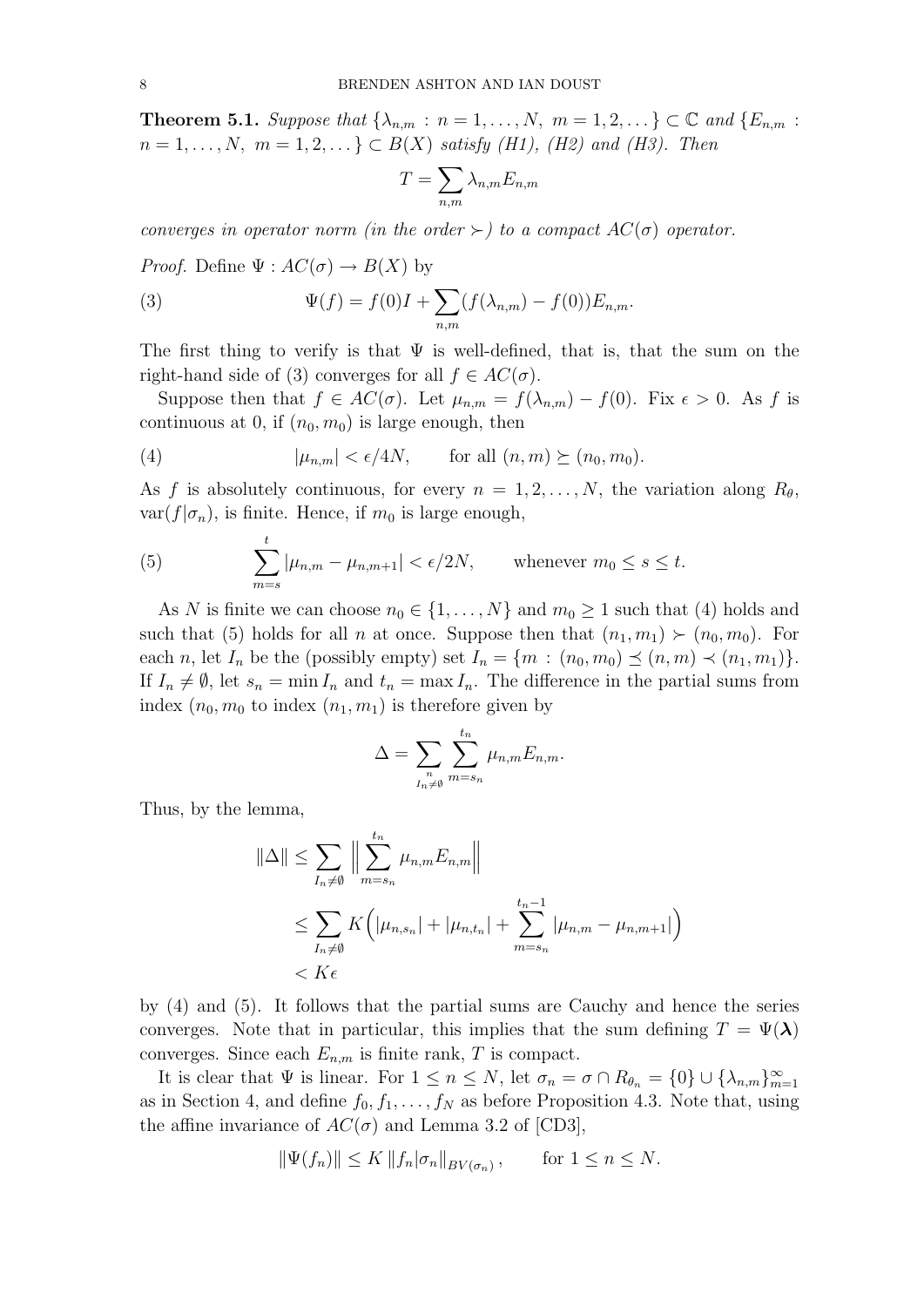Then, by Proposition 4.3,

$$
\|\Psi(f)\| \le \sum_{n=0}^{N} \|\Psi(f_n)\|
$$
  
\n
$$
\le |f(0)| + K \sum_{n=1}^{N} \|f_n|\sigma_n\|_{BV(\sigma_n)}
$$
  
\n
$$
\le K \|f\|_{Sp}
$$
  
\n
$$
\le (2N+1)K \|f\|_{BV(\sigma)}.
$$

It is easy to verify that  $\Psi(fq) = \Psi(f)\Psi(q)$  if f and q are constant on a disk around 0. The continuity of  $\Psi$  then implies that  $\Psi$  is multiplicative on  $AC(\sigma)$ .

Finally, since  $T = \Psi(\lambda)$ , it follows that T has an  $AC(\sigma)$  functional calculus, and hence that T is compact  $AC(\sigma)$  operator.

#### 6. Examples

As one might expect, Theorem 5.1 is far from giving a characterization of compact  $AC(\sigma)$  operators. Here we shall give some examples which show that there are many ways of producing compact  $AC(\sigma)$  operators whose spectra do not lie in a finite number of lines through the origin.

**Proposition 6.1.** Let  $\sigma = \{0, \lambda_1, \lambda_2, \dots\}$  be a countable set of complex number whose only limit point is 0. Define T on  $AC(\sigma)$  by  $Tf(z) = z f(z)$ . Then T is a compact  $AC(\sigma)$  operator.

Proof. That T has the required functional calculus is an immediate consequence of that fact that  $AC(\sigma)$  is a Banach algebra. Let  $r_n = \epsilon_n = \frac{1}{n}$  $\frac{1}{n}$  and define  $\lambda_n = g_n \lambda$ as in Lemma 3.2. It follows that  $T = \lim_{n\to\infty} \lambda_n(T)$ . But  $\lambda_n(T)$  is a finite rank operator, and hence  $T$  is compact.

An important class of examples is given [AD3, Example 3.9].

**Proposition 6.2.** Let A be a closed operator on a Banach space  $X$ , and suppose that for some  $x \in \rho(A)$ , the resolvent  $(xI-A)^{-1}$  is compact and well-bounded. Then  $(\mu I - A)^{-1}$  is a compact  $AC(\sigma_{\mu})$  operator for all  $\mu \in \rho(A)$ .

*Proof.* Let  $R(\mu, A) = (\mu I - A)^{-1}$ . The resolvent identity clearly implies that if one resolvent is compact then every resolvent is compact. If we fix  $\mu \notin \sigma(T)$ , then  $R(\mu, A) = f(R(x, A))$  where  $f(t) = t/(1 + (\mu - x)t)$  is a Möbius transformation. If *J* is any compact interval containing  $\sigma(R(x, A))$  then  $\rho(f(J)) = \frac{1}{2}$ . Thus  $R(\mu, A)$  is an  $AC(f(J))$  operator.

It was shown in [DG] that there exist compact AC operators (in the sense of Berkson and Gillespie) for which the sum (1) fails to converge if the eigenvalues are listed in order of decreasing modulus. It is not clear however whether that construction always produces an  $AC(\sigma)$  operator. The following adaption of that construction does produce an  $AC(\sigma)$  operator example. Certain aspects require more care here however due to the nature of the  $BV(\sigma)$  norm.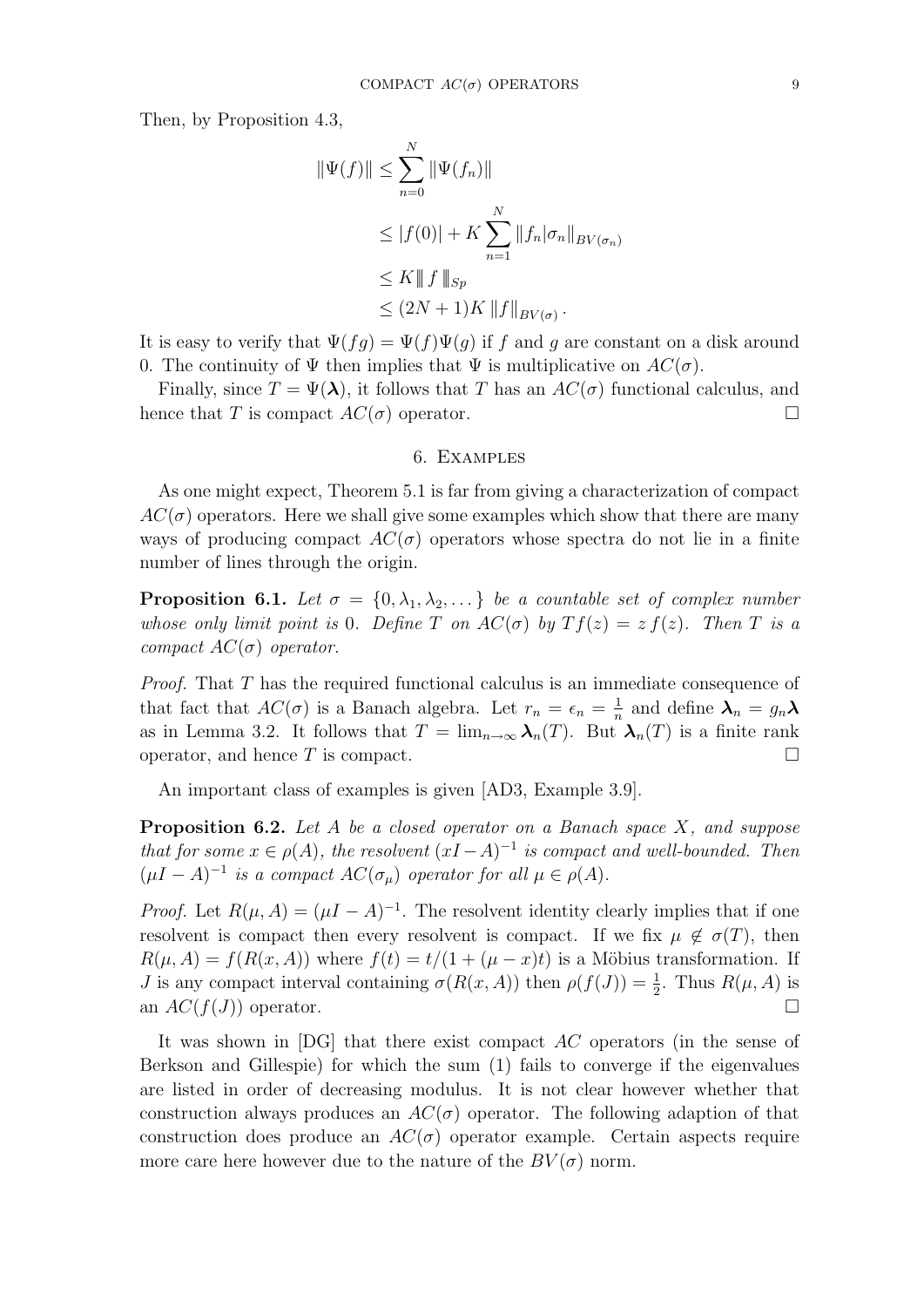**Example 6.3.** Let  $\theta = \tan^{-1}(1/6)$ . For  $k = 1, 2, ...,$  let

$$
\lambda_{k,j} = \frac{e^{ij\theta/k}}{k}, \qquad j = 0, 1, \dots, k,
$$
  

$$
\mu_{k,j} = \frac{\lambda_{k,j} + \lambda_{k,j-1}}{2}, \qquad j = 1, 2, \dots, k.
$$

Thus  $d_k = |\mu_{k,j}|$  is independent of j, and  $d_k < |\lambda_{k,j}| = \frac{1}{k}$  $\frac{1}{k}$  for all  $k, j$ .

Let  $\sigma = {\lambda_{k,j}}_{k,j} \cup {\mu_{k,j}}_{k,j} \cup {0}$ . Then  $\sigma$  is compact, and hence by Proposition 6.1, the operator  $T \in B(AC(\sigma))$ ,  $Tf(z) = zf(z)$  is a compact  $AC(\sigma)$  operator. Thus  $T = \sum_{\lambda_j=1}^{\infty} \lambda_j P(\lambda_j)$  where  $\{\lambda_j\}$  is a listing of the nonzero elements of  $\sigma$  according to the order  $\prec$  defined in Section 2, and  $P(\lambda_j)$  is the projection  $P(\lambda_j)f = \chi_{\{\lambda_j\}}f$ .

For  $r > 0$ , let  $S_r = \sum_{|\lambda_j| \geq r} \lambda_j P(\lambda_j)$ , so that  $S_r$  is a partial sum of the above series for T when the terms are ordered according to modulus. We shall show that the series does not converge in this order by showing that this sequence of partial sums is not Cauchy.

Fix  $k$ . Then

$$
S_{d_k} - S_{1/k} = \sum_{j=0}^k \lambda_{k,j} P(\lambda_{k,j})
$$
  
=  $\lambda_{k,0} \sum_{j=0}^k P(\lambda_{k,j}) + \sum_{j=1}^k (\lambda_{k,j} - \lambda_{k,0}) P(\lambda_{k,j}).$ 

Now  $\lambda_{k,0} = 1/k$ . Elementary trigonometry ensures that for all j,

$$
|\lambda_{k,j} - \lambda_{k,0}| \le |\lambda_{k,k} - \lambda_{k,0}| \le \frac{1}{k} \tan \theta = \frac{1}{6k}
$$

.

As  $AC(\sigma)$  is a Banach algebra,  $||P(\lambda_{k,j})|| = ||\chi_{\{\lambda_{k,j}\}}||_{BV(\sigma)} \leq 3$  for all j. Thus

(6) 
$$
\left\| \sum_{j=1}^{k} (\lambda_{k,j} - \lambda_{k,0}) P(\lambda_{k,j}) \right\| \leq \frac{1}{2}.
$$

Now  $\sum_{j=0}^{k} P(\lambda_{k,j})$  is the projection of multiplication by the characteristic function of the set  $\Lambda_k = \{\lambda_{k,0}, \ldots, \lambda_{k,k}\}\$ and so

$$
\left\| \sum_{j=0}^k P(\lambda_{k,j}) \right\| = \left\| \chi_{\Lambda_k} \right\|_{BV(\sigma)}.
$$

Let  $\gamma_k$  denote the piecewise linear curve in  $\mathbb C$  joining the elements of  $\Lambda_k$  in order. Note that  $\gamma_k$  passes through each of the points  $\mu_{k,i}$ . Clearly any line in the plane has at most two entry points on  $\gamma_k$  and so  $\rho(\gamma_k) = 1/2$ . Thus

$$
cvar(\chi_{\Lambda_k}, \gamma_k)\rho(\gamma_k) = 2(k-1)\frac{1}{2} = k-1
$$

and so

$$
\|\chi_{\Lambda_k}\|_{BV(\sigma)} = \|\chi_{\Lambda_k}\|_{\infty} + \sup_{\gamma} \text{cvar}(\chi_{\Lambda_k}, \gamma)\rho(\gamma) \ge 1 + (k-1) = k.
$$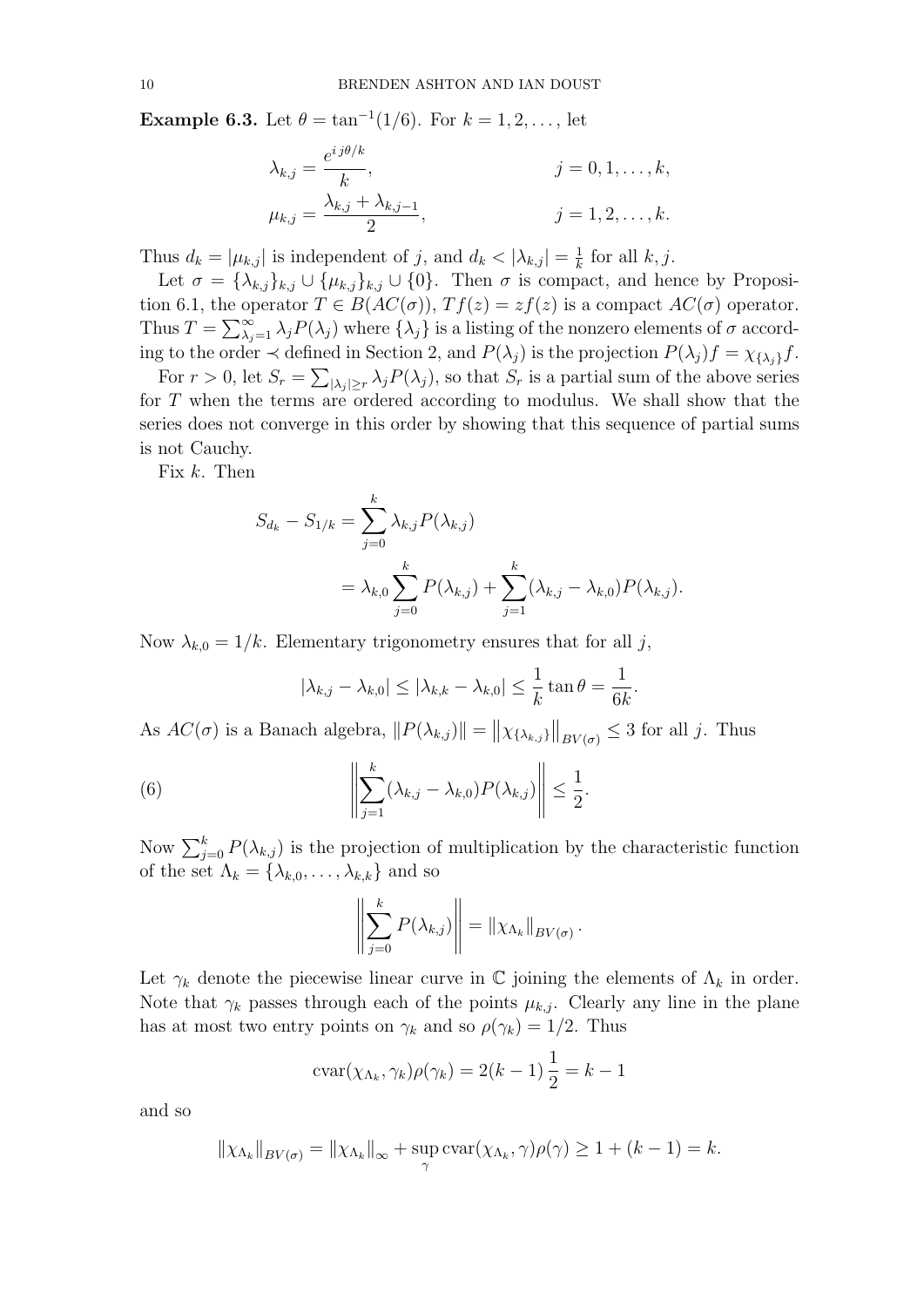Thus, using (6),

$$
||S_{d_k} - S_{1/k}|| \ge \frac{1}{k} \left\| \sum_{j=0}^k P(\lambda_{k,j}) \right\| - \left\| \sum_{j=1}^k (\lambda_{k,j} - \lambda_{k,0}) P(\lambda_{k,j}) \right\|
$$
  
 
$$
\ge 1 - \frac{1}{2} = \frac{1}{2}.
$$

It follows that the partial sum sequence is not Cauchy and hence the infinite sum does not converge.

## 7. Other properties

As was noted in Section 2, every  $AC(\sigma)$  operator T admits a splitting into real and imaginary parts  $T = A + iB$ , where A and B are commuting well-bounded operators. On nonreflexive spaces this splitting might not unique [AD3, Example 4.5]. Even on nonreflexive spaces however, one does get a unique splitting when T is compact. As is shown in the proof of [BDG, Theorem 6.1], this is because in this case the real and imaginary parts are determined by the family of Riesz projections associated with the nonzero eigenvalues of T. That is, if  $T = \sum \mu_j P_j$ , then

$$
A = \sum_{i} x_i \left( \sum_{\text{Re}(\mu_j) = x_i} P_j \right)
$$

where  $\{x_i\}$  is the set of nonzero real parts of eigenvalues of T, ordered so that  $|x_1|\geq |x_2|\geq \ldots$ 

Given an  $AC(\sigma)$  operator T and  $\omega = \alpha + i\beta \in \mathbb{C}$ , the operator  $\omega T$  is an  $AC(\omega\sigma)$ operator. A longstanding open question is whether a splitting of  $\alpha T$  must be given by

(7) 
$$
\omega T = (\alpha A - \beta B) + i(\alpha B + \beta A).
$$

Of course, if every real linear combination of  $A$  and  $B$  is again well-bounded, then this must be a splitting. It is well-known however that the sum of two commuting well-bounded operators A and B need not be well-bounded (see  $[G]$ ).

If T is compact, then  $\omega T$  is also obviously compact, and hence has a unique splitting as  $\alpha T = U + iV$ . The main issue in showing that (7) holds is in rearranging the conditionally convergent sums that arise. The following lemma shows that while rearrangements of the sum in (1) may fail to converge, they cannot converge to a different limit.

**Lemma 7.1.** Suppose that  ${c_j}_{j=1}^{\infty}$  is a sequence of real numbers whose only limit point is 0. Suppose that  $\{P_i\}$  is a sequence of disjoint finite rank projections and that there is a constant  $K$  such that

• for all  $t > 0$ ,  $\parallel$  $\sum_{c_j\geq t} P_j \Big\| \leq K,$ 

• for all 
$$
t < 0
$$
,  $\left\| \sum_{c_j \leq t} P_j \right\| \leq K$ .

Then  $\sum_{j=1}^{\infty} c_j P_j$  is well-bounded if the sum converges.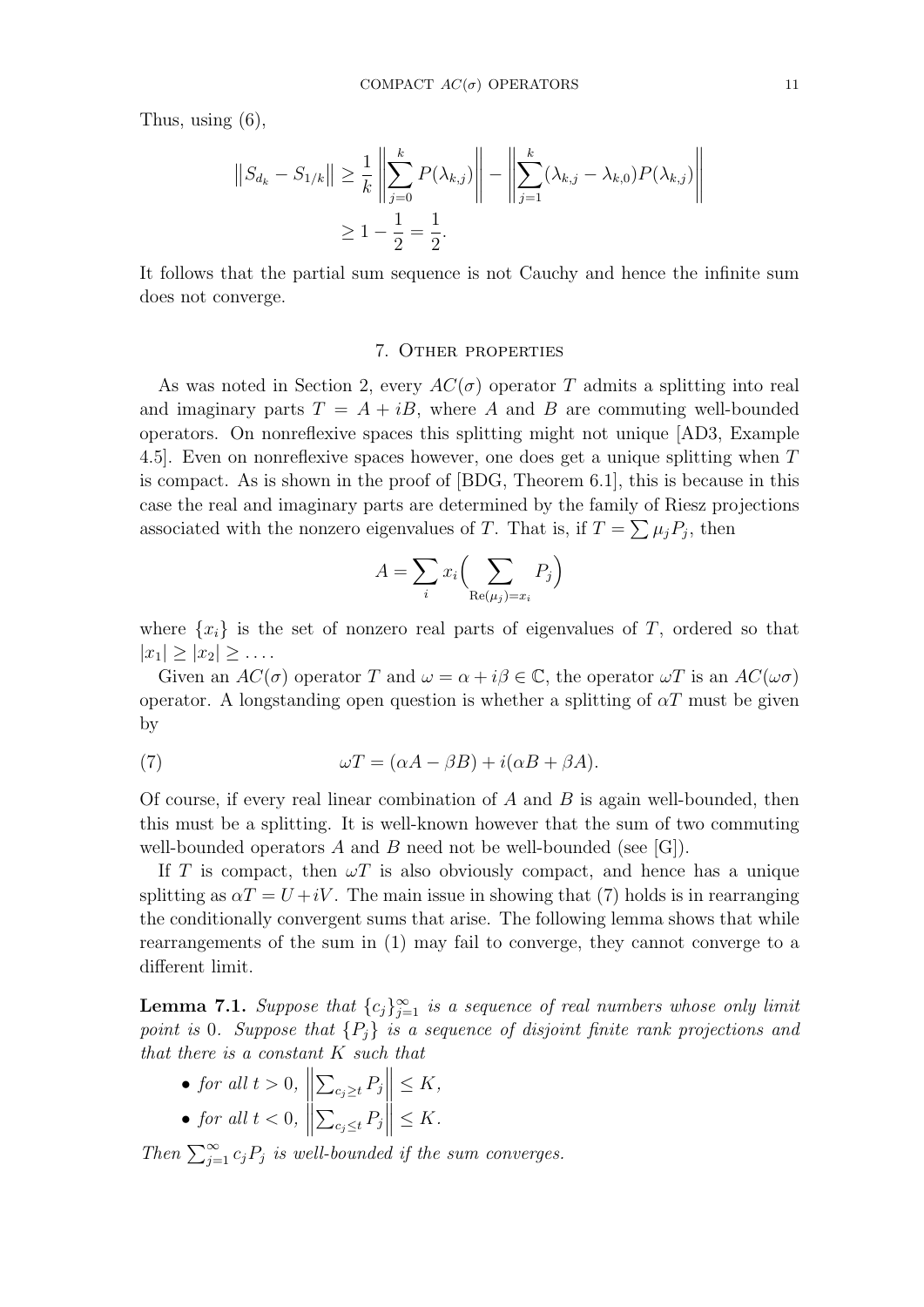*Proof.* Without loss we may assume that no  $c_j$  is zero. Suppose that  $U = \sum_{j=1}^{\infty} c_j P_j$ converges. Let  $\sigma = \{0\} \cup \{c_j\}$ . Then U is clearly a compact operator with  $\sigma \subseteq \sigma(U)$ . If  $\beta \in \sigma(U) \setminus \sigma$  then it is an isolated eigenvalue with corresponding Riesz projection  $P_{\beta}$ . But then  $UP_{\beta} = \beta P_{\beta} = \sum c_j P_j P_{\beta} = 0$  which is impossible. Thus  $\sigma(U) = \sigma$ . It is easy to confirm that the Riesz projection corresponding to  $c_j$  is  $P_j$ .

Let  $\pi$  be a permutation of the positive integers so that  $|c_{\pi(j)}|$  is nonincreasing. It follows from [CD, Theorem 3.3] that  $V = \sum_{j=1}^{\infty} c_{\pi(j)} P_{\pi(j)}$  converges to a wellbounded operator (with  $\sigma(V) = \sigma$ ).

Let  $AC_c(\sigma) = \{f \in AC(\sigma) : f \text{ is constant on a neighbourhood of } 0\}.$  Then  $AC_c(\sigma)$  is dense in  $AC(\sigma)$ . Let A denote the algebra of functions f which are analytic on a neighbourhood of  $\sigma$ , and for which the restriction of f to  $\sigma$  lies in  $AC_c(\sigma)$ . Note that every  $f \in AC_c(\sigma)$  has an extension to a locally constant element of A. Suppose then that  $f \in A$ . Write  $\sigma = \sigma_1 \cup \sigma_2$ , where  $\sigma_2$  is the component of the spectrum containing 0 on which f is constant, and where its complement  $\sigma_1$  is finite. The Riesz functional calculus for  $U$  and  $V$  gives that

$$
f(U) = \sum_{c_j \in \sigma_1} f(c_j)P_j + f(0)\Big(I - \sum_{c_j \in \sigma_1} P_j\Big) = f(V).
$$

But V is well-bounded and so  $||f(U)|| = ||f(V)|| \leq K ||f||_{BV(\sigma)}$  for some K. The density of  $AC_c(\sigma)$  now implies that U is well-bounded.

Note in particular that in the above proof, if  $f_n \in AC_c(\sigma)$ , and  $f_n \to \lambda$  in  $AC(\sigma)$ , then  $U = \lim_{n} f_n(U) = \lim_{n} f_n(V) = V$ . This proves the following result.

**Corollary 7.2.** Suppose that  $T$  is a compact well-bounded operator with sum representation  $\sum_j \mu_j P_j$  with  $|\mu_1| \geq |\mu_2| \geq \ldots$ . Let  $\pi$  be a permutation of the positive integers. Then

$$
T = \sum_{j} \mu_{\pi(j)} P_{\pi(j)}
$$

if the sum on the right-hand side converges.

It might be noted that we have been unable to prove the corresponding result for compact  $AC(\sigma)$  operators.

We return now to the question raised at the beginning of this section.

**Theorem 7.3.** Let T be a compact  $AC(\sigma)$  operator with splitting  $T = A + iB$ , and let  $\omega = \alpha + i\beta \in \mathbb{C}$ . The unique splitting of  $\alpha T$  is

$$
\omega T = (\alpha A - \beta B) + i(\alpha B + \beta A).
$$

*Proof.* Write  $T = \sum_{\succ} \mu_j P_j$  via Corollary 2.2. Let  $\mathbf{x} = \text{Re}(\lambda)$  and  $\mathbf{y} = \text{Im}(\lambda)$ . The proof of Corollary 2.2 (see Section 3) shows that the sums  $\mathbf{x}(T) = \sum_{\succ} \text{Re}(\mu_j) P_j$ and  $\mathbf{y}(T) = \sum_{\succ} \text{Im}(\mu_j) P_j$  both converge. Thus

$$
T = A + iB = \sum_{\succ} \text{Re}(\mu_j) P_j + i \sum_{\succ} \text{Im}(\mu_j) P_j
$$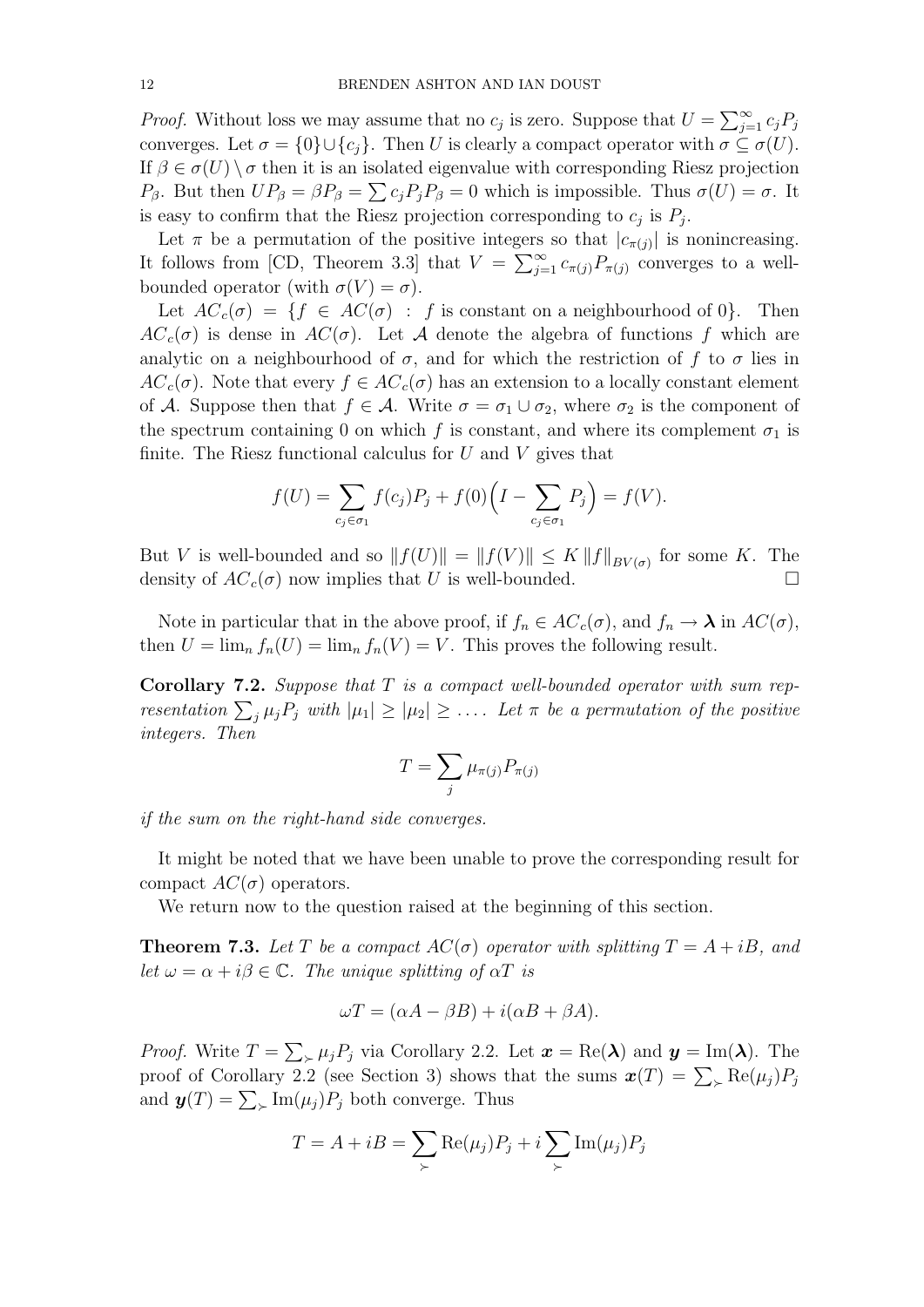and so

$$
\omega T = \alpha \sum_{\succ} \text{Re}(\mu_j) P_j + i\beta \sum_{\succ} \text{Re}(\mu_j) P_j + i\alpha \sum_{\succ} \text{Im}(\mu_j) P_j - \beta \sum_{\succ} \text{Im}(\mu_j) P_j
$$
  
(8) = 
$$
\sum_{\succ} \text{Re}(\omega \mu_j) P_j + i \sum_{\succ} \text{Im}(\omega \mu_j) P_j.
$$

The  $AC(\sigma)$  functional calculus for T now provides the bounds on the norms of sums of the Riesz projections needed to so that we may apply Lemma 7.1 and deduce that  $\sum_{\succ}$  Re( $\omega\mu_j$ ) $P_j$  and  $\sum_{\succ}$  Im( $\omega\mu_j$ ) $P_j$  are well-bounded. Since these operators clearly commute, Equation (8) gives the unique splitting of  $\omega T$ . But  $\sum_{\succ} \text{Re}(\omega \mu_j) P_j =$  $\alpha A - \beta B$  and  $\sum_{\succ} \text{Im}(\omega \mu_j) P_j = \alpha B + \beta A$  so the proof is complete.

The known examples of AC operators which are not  $AC(\sigma)$  operators share the property that they can be written as  $T = A + iB$  where A and B are commuting well-bounded operators whose sum is not well-bounded. The previous theorem shows that, at least for compact operators, the well-boundedness of  $A + B$  is necessary for T to be an  $AC(\sigma)$  operator. It would of course be interesting to know whether it is sufficient.

Corollary 7.4. Let  $T = A + iB$  be a compact  $AC(\sigma)$  operator. Then  $A + B$  is well-bounded.

#### **REFERENCES**

- [AD1] B. Ashton and I. Doust, Functions of bounded variation on compact subsets of the plane, Studia Math., 169 (2005), 163–188.
- [AD2] B. Ashton and I. Doust, A comparison of algebras of functions of bounded variation, Proc. Edin. Math. Soc., 49 (2006), 575–591.
- [AD3] B. Ashton and I. Doust,  $AC(\sigma)$  operators, preprint (available on the arXiv).
- [BDG] E. Berkson, I. Doust and T. A. Gillespie, Properties of AC operators, Acta. Sci. Math. (Szeged), 6 (1997), 249–271.
- [BG] E. Berkson and T. A. Gillespie, Absolutely continous functions of two variables and wellbounded operators, J. London Math. Soc., (2) 30 (1984), 305–321.
- [CD] Q. Cheng and I. Doust, Compact well-bounded operators, Glasg. Math. J., 43 (2001), 467– 475.
- [CD3] Q. Cheng and I. Doust, Well-bounded operators on nonreflexive Banach spaces II, Quaest. Math., 24 (2001), 183–191.
- [DG] I. Doust and T. A. Gillespie, An example in the theory of AC operators, Proc. Amer. Math. Soc., 129 (2001), 1453–1457.
- [DL] I. Doust and G. Lancien, The spectral type of sums of operators on non-Hilbertian Banach lattices, J. Austral. Math. Soc., to appear.
- [DW] I. Doust and B. Walden, Compact AC operators, Studia Math., 117 (1996) 275–287.
- [Dow] H. R. Dowson, Spectral Theory Of Linear Operators, Academic Press, 1978.
- [G] T. A. Gillespie, Commuting well-bounded operators on Hilbert spaces, Proc. Edinburgh Math. Soc. (2), 20 (1976), 167–172.
- [LM] K. B. Laursen and M. M. Neumann, M An introduction to local spectral theory London Mathematical Society Monographs. New Series, 20. The Clarendon Press, Oxford University Press, New York, 2000.
- [Ri] J. R. Ringrose, On well-bounded operators II, Proc. London Math. Soc., (3), 13 (1963), 613–638.